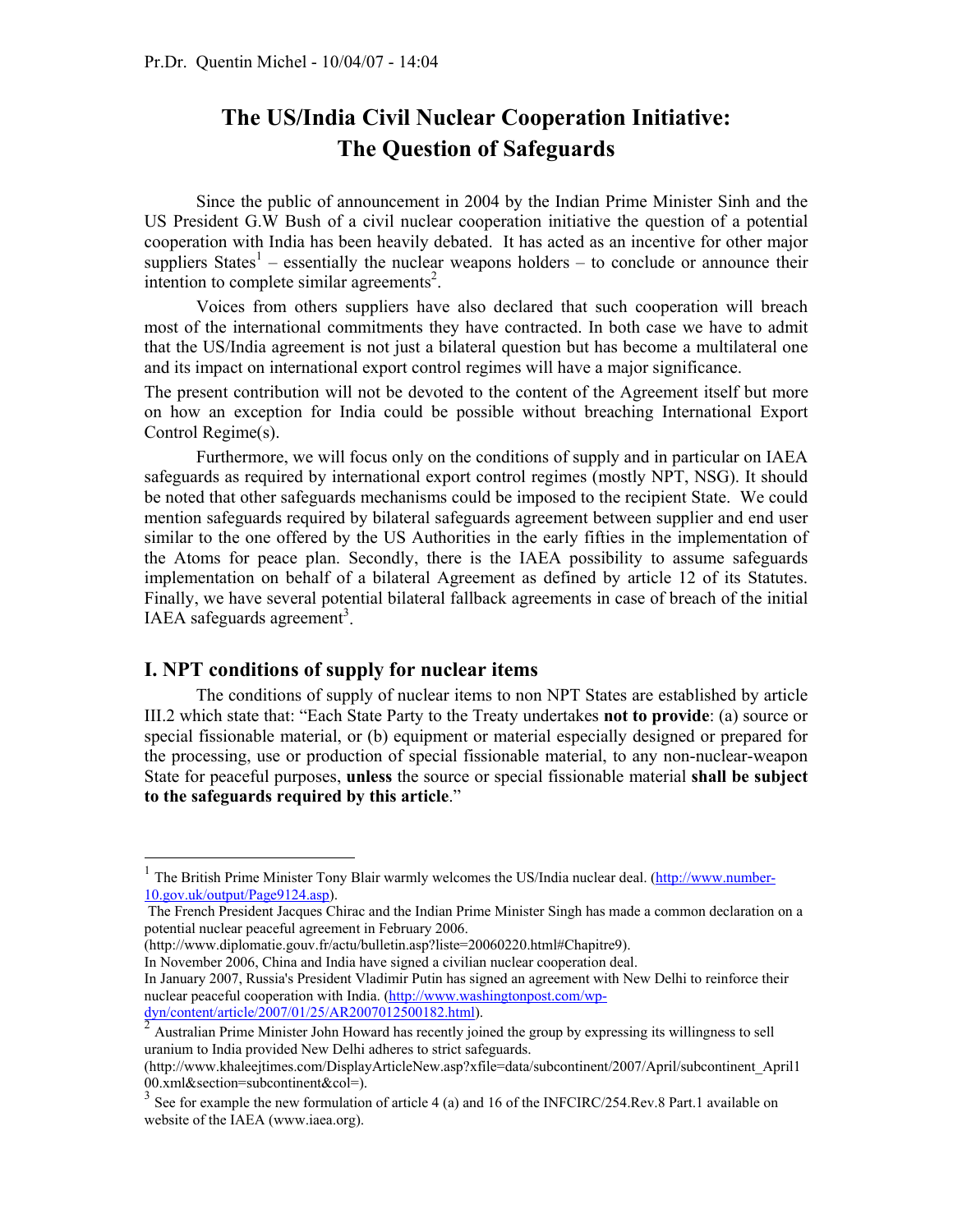Since the entry into force of the NPT, States have always argued on the category of safeguards to request to recipient State before transferring the items. If it was clear from the reading of article III.1 that it should be organised within the framework of the IAEA safeguard system, the content and in particular its field of implementation was not clearly defined so for a majority of Nuclear Suppliers States safeguards requirement should only apply to transferred nuclear material and to nuclear material used by the transferred nuclear items (equipment or technology). Such safeguard requirements were in the line of the Zangger Committee Guidelines, which was considered by a majority of NPT States as its informal interpretation body<sup>4</sup>.

Nevertheless, this approach was rather anachronistic considering the fact that safeguards required from non NPT States parties were less comprehensive that the one required from NPT States Parties. The NPT ratification required from non-nuclear-weapons State to conclude with the IAEA a full scope safeguards agreement, which will apply to its all nuclear material use in all its peaceful activities and not only to the nuclear items transferred<sup>5</sup>. This safeguards system is also known as Comprehensive Safeguards Agreement (CSA).

This discriminatory approach has had a counter productive effect due to the fact that it granted indirectly a privilege treatment to non NPT State parties by conceding them less severe verification requirements.

So in 1995, the NPT Review Conference has reviewed this interpretation of article III.2 to align it to safeguards applied to NPT non nuclear weapon States. In the document called *Principles and objectives for nuclear non-proliferation and disarmament* it is affirmed that "new supply arrangement for the transfer of source or special fissionable material especially designed or prepared for the processing, use or production of special fissionable material in a non-nuclear-weapon States should require, as a necessary precondition, acceptance of the Agency's full-scope safeguards and internationally legally binding commitments not to acquire nuclear weapons or others nuclear explosive devices"<sup>6</sup>.

Therefore, with this interpretation of article III.2, transfers of nuclear material and equipment to a non NPT State party, like India, will be ruled by a CSA agreement into force before the transfer could take place. So if before 1995, transfers to India could have occurred with a dedicated safeguards mechanism defined by INFCIRC/66, presently a transfer to India could only be possible if India concludes a CSA agreement with the IAEA. Considering the US/India Civil Nuclear Cooperation Initiative, a CSA agreement as defined by the INFCIR/153 could not be possible due to the fact that Indian nuclear activities submitted to IAEA safeguards will be defined in a list of civilian facilities established by the Indian Authorities. Such mechanism appears to be similar to the voluntary safeguards agreement taken by NPT Nuclear Weapons State where the list of peaceful facilities submitted to IAEA safeguards is provided by the State<sup>7</sup>. The objective to submit nuclear weapons States to a

particular importance to the condition established by those States, of an undertaking of non-diversion to nuclear weapons or other nuclear explosive devices, as included in the said requirements".

 $<sup>5</sup>$  A model of such safeguards agreement has been established by IAEA under the reference INFCIRC/153.</sup>

l

<sup>&</sup>lt;sup>4</sup> At the first Review Conference of the Nuclear Non-Proliferation Treaty (NPT) in 1975, a brief paragraph in the final document mentioned the work of the Zangger Committee by referencing the IAEA document publishing its guidelines. This paragraph stated: "With regard to the implementation of article III, paragraph 2 of the Treaty, the Conference notes that a number of States suppliers of material or equipment have adopted certain minimum, standard requirements for IAEA safeguards in connection with their exports of certain such items to nonnuclear-weapon States not party to the Treaty (IAEA document INFCIRC/209/Rev.2). The Conference attaches

 $6$  Paragraph 12 of Decision 2 (NPT/CONF.1995/32(Part I) Annex).

 $<sup>7</sup>$  See for USA, United Kingdom, France, China and Russia respectively INFCIRC 288, INFCIRC 263,</sup> INFCIRC 290, INFCIRC 369 and INFCIRC327.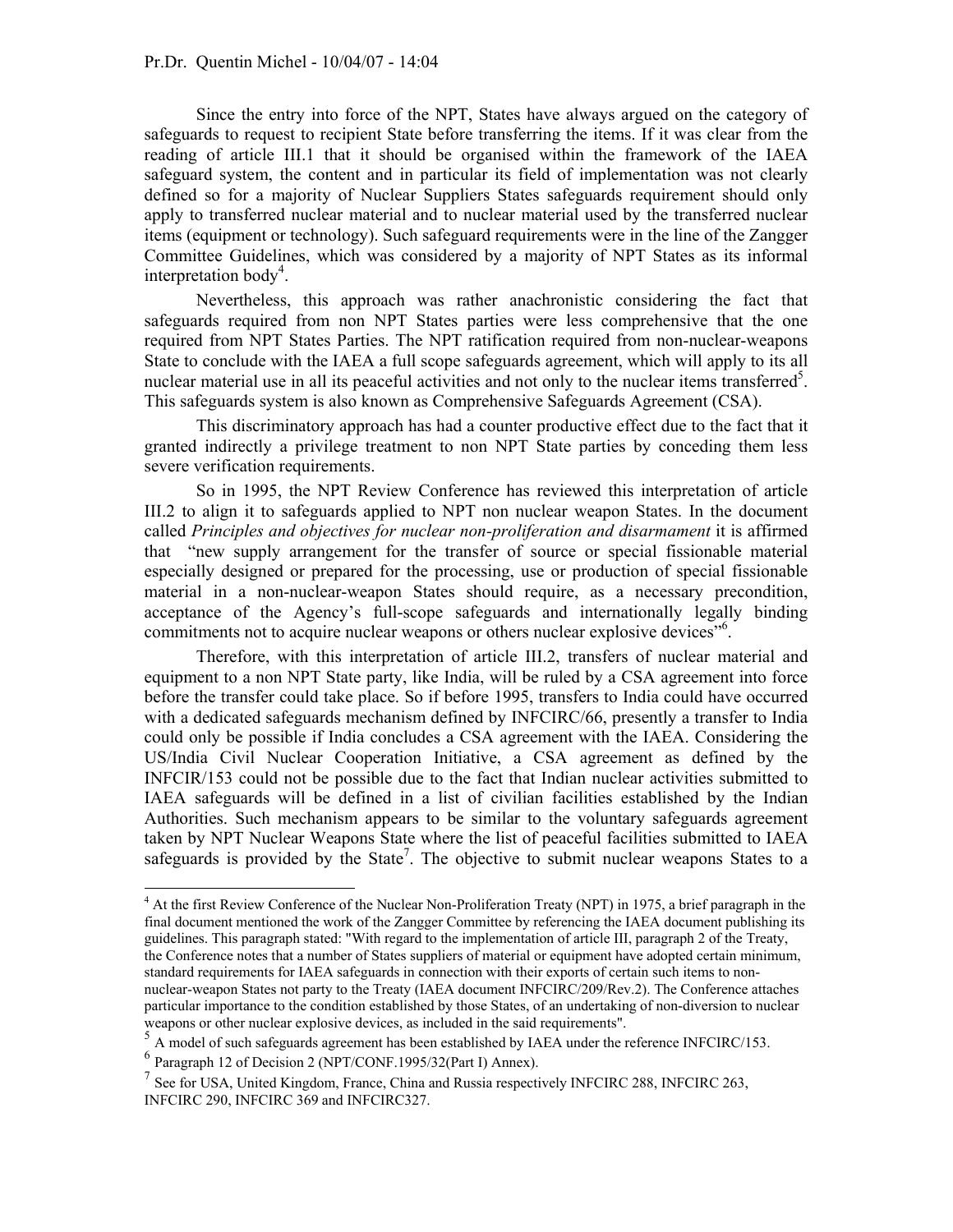verification mechanism is more to avoid the risk of unfair competition and balancing the administrative and commercial burden that non nuclear weapons States have to face rather to control the risk of diversion of nuclear peaceful facilities. Therefore, such voluntary mechanism could not be applied to India unless it will consist in informally granting the status of NPT nuclear weapons States. In this regard the provision of Article IX of the NPT leaves no room for interpretation as far as only States which have manufactured and exploded a nuclear weapon prior to 1 January 1967 can hold such status.

To conclude, the implementation of the US/India Nuclear Cooperation Initiative will not be possible without breaching safeguards requirements established by Article III.2 of the NPT as highlighted by NPT Review Conferences and the Zangger Committee.

## **II. Nuclear Suppliers Group conditions of supply for nuclear items**

The most important informal instrument regarding the control of nuclear trade is the Nuclear Suppliers Group (NSG)<sup>8</sup>. Contrary to the Zangger Committee, the NSG is not informally linked to the NPT. The NSG does not establish an international nuclear export control regime, its main objective is in the definition of a common understanding of export control principles that each participating State will introduce in its national export control regime.

The NSG has adopted two groups of guidelines. The first set of guidelines rules the export of items that are especially designed or prepared for nuclear use  $(\text{trigger list})^9$  and the second governs the export of nuclear related dual-use items and technologies, that is items that can make a major contribution to an unsafeguarded nuclear fuel cycle or nuclear explosive activity, but which have as well non-nuclear uses, in chemical industry for  $instance<sup>10</sup>$ 

Concerning potential transfers to India as defined by the US/India Civil Nuclear Cooperation only the NSG Guidelines ruling the transfer of nuclear items (trigger list) will be concerned.

In conformity with paragraph 4 of the NSG trigger list Guidelines, the Supplier State should, before granting the export authorisation, verify if the State end-user fulfils the different export conditions defined by the NSG guidelines. One of the main conditions of supply concerns the obligation for the end-user to have brought into force an agreement with the IAEA requiring the application of safeguards on all sources and special fissionable material in its current and future peaceful activities  $(CSA)^{11}$ . Complementary it should be

l

<sup>8</sup> Participating States to the NSG are Argentina, Australia, Austria, Belarus, Belgium, Brazil, Bulgaria, Canada, China, Cyprus, Czech Republic, Denmark, Estonia, Finland, France, Germany, Greece, Hungary, Ireland, Italy, Japan, Republic of Korea, Latvia, Lithuania, Luxembourg, Malta, Netherlands, New Zealand, Norway, Poland, Portugal, Romania, Russian Federation, Slovakia, Slovenia, South Africa, Spain, Sweden, Switzerland, Turkey, Ukraine, United Kingdom, And United States*.* The European Commission participates as an observer. (http://www.nsg-online.org/)

 $\frac{9}{9}$  The list contains the following categories: Nuclear material; nuclear reactors and equipment therefore; nonnuclear material for reactors; plant and equipment for the reprocessing, enrichment and conversion of nuclear material and for fuel fabrication and heavy water production; and technology associated with each of the above items. The Guidelines have been published by the IAEA under the reference INFCIRC/254Part.1.

<sup>&</sup>lt;sup>10</sup> The list of concerned items has been divided in six categories, which are: industrial equipment, materials, uranium isotope separation equipment and components, heavy water production plant related equipment, test and measurement equipment for the development of nuclear explosive devices and components for nuclear explosive devices. The Guidelines have been published by the IAEA under the reference INFCIRC/254Part.2.

 $11$  Paragraph 4(a).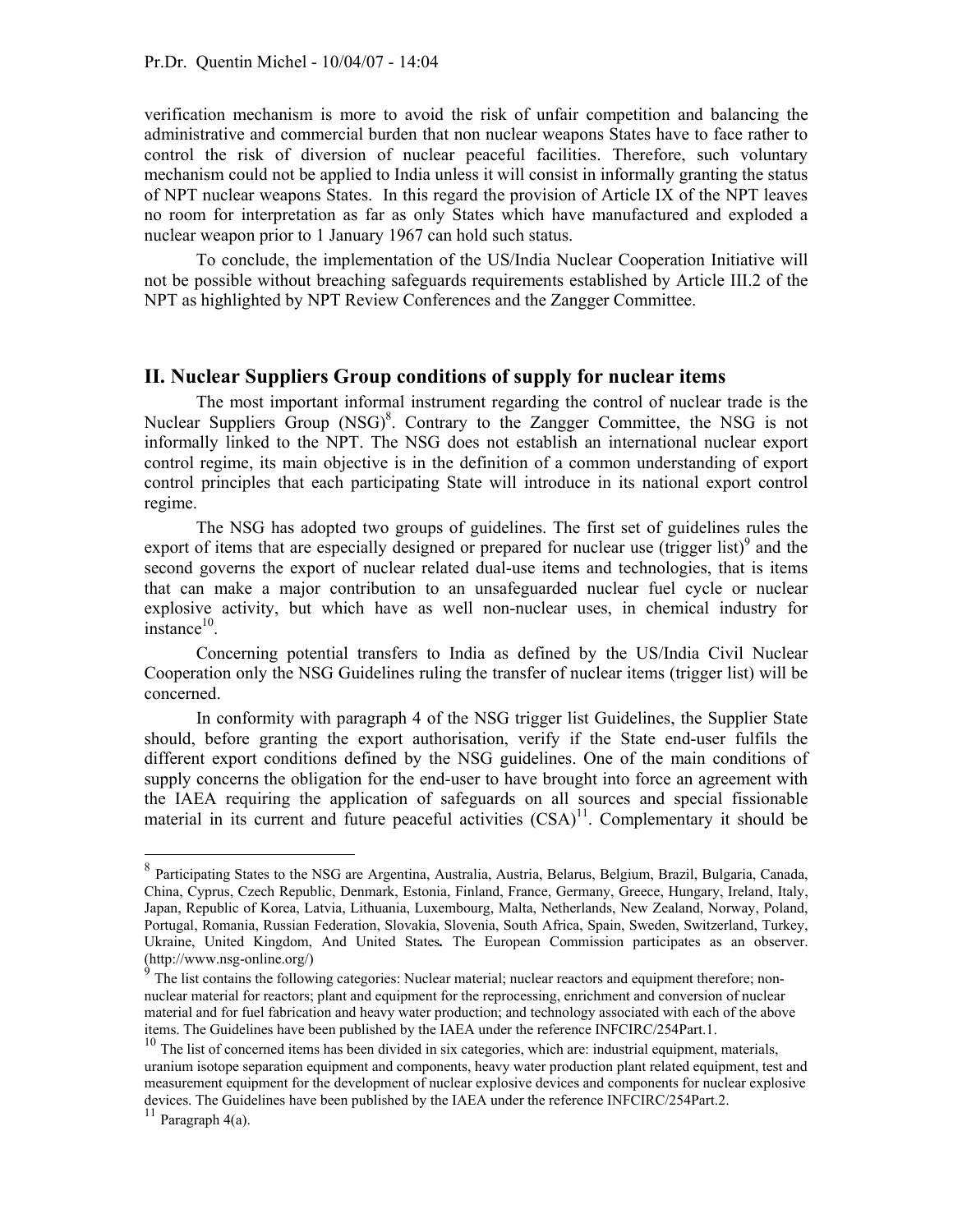noted that if the NSG considers "that the provisions of the IAEA model Additional Protocol<sup>12</sup> will strengthen the nuclear safeguards regime and facilitate the exchange of nuclear and nuclear related material in peaceful nuclear cooperation"<sup>13</sup>, it does not require it yet as a condition of supply. Although this question has been analysed systematically by the following plenary meetings, no consensus has been obtained between Participating States. To find out an issue to this ever-lasting discussion an approach to organise the potential entry into force of such condition of supply has been proposed to Participating States but did not obtain the necessary consensus.

The NSG trigger list Guidelines establish two exceptions to its CSA requirement for transfers of nuclear items to a non-nuclear-weapon State.

The first is a classical Grand Father clause<sup>14</sup>, which authorise NSG suppliers States not to require a CSA to agreements or contracts drawn up before their date of adherence.

The second is the so called "safety clause", which authorizes NSG suppliers States to transfer nuclear trigger list items to a non-nuclear-weapon State only in exceptional cases and if they are deemed essential for the safe operation of existing facilities and if dedicated safeguards are applied to those facilities. Moreover, before granting such authorisation, suppliers should inform and, if appropriate, consult in the event that they intend to authorize or to deny such transfers, the others NSG participating states.

This exception have been used only twice by Russia to supply fissile material for a nuclear power plant to India in 2000 and 2006. For the first Russian fuel shipment to India, most of NSG members States have expressed their concerns on the fact that such clause could only be used when the assistance by an NSG member State is essential to prevent or correct a imminent radiological hazard which poses significant danger to public health and safety. Such conditions where for them obviously not met in the export of Russian fuel to India. Therefore a process was initiated to strengthen and obtain a commonly agreed interpretation of the safety clause and in particular on the terms "exceptional cases". However, the NSG did not succeed to adopt a common interpretation. In 2006 when Russia announced its intention to use again the safety clause to export nuclear fuel to India, NSG members States have appeared less concerned by the transfer. This rather consensual reaction could only be explained by the new approach of NSG/India relationship initiated by the US/India Civil Nuclear Cooperation and other similar declarations made by other Nuclear Weapons States.

Nevertheless, paragraph 4 of the NSG trigger list Guidelines and therefore the CSA condition does not apply to transfer of nuclear items to nuclear weapon States. The Guidelines didn't contain specific provisions on the category of guidelines to be required by the supplier when it intends to export trigger items to a nuclear weapon State. Consequently it is up to the supplier State to define the safeguards requirements it intends to impose to the recipient. For transfers to NPT Nuclear weapons States, the situation is rather simple as long as all of them have signed a voluntary safeguards agreement with IAEA including specific provisions implementing the additional protocol.

Considering the fact that NSG Guidelines for Nuclear Transfers contain no reference to the  $NPT<sup>15</sup>$  and therefore no reference to the NPT definition of a nuclear weapons State

l

 $12$  See INFCIRC/540.

<sup>&</sup>lt;sup>13</sup> See Press Statement of NSG Plenary Meeting (Paris, 22-23 June 2000) http://www.nsg-<br>online.org/PRESS/2000-Press.pdf

<sup>&</sup>lt;sup>14</sup> INFCIRC/254/Rev.6/Part 1, Paragraph 4(c)

<sup>&</sup>lt;sup>15</sup> The second group of guidelines dedicated to the export of nuclear dual use items mention only twice the NPT in paragraph 4 dedicated to criteria that suppliers States has to consider to consider in the decision process to grant or not the export authorisation.